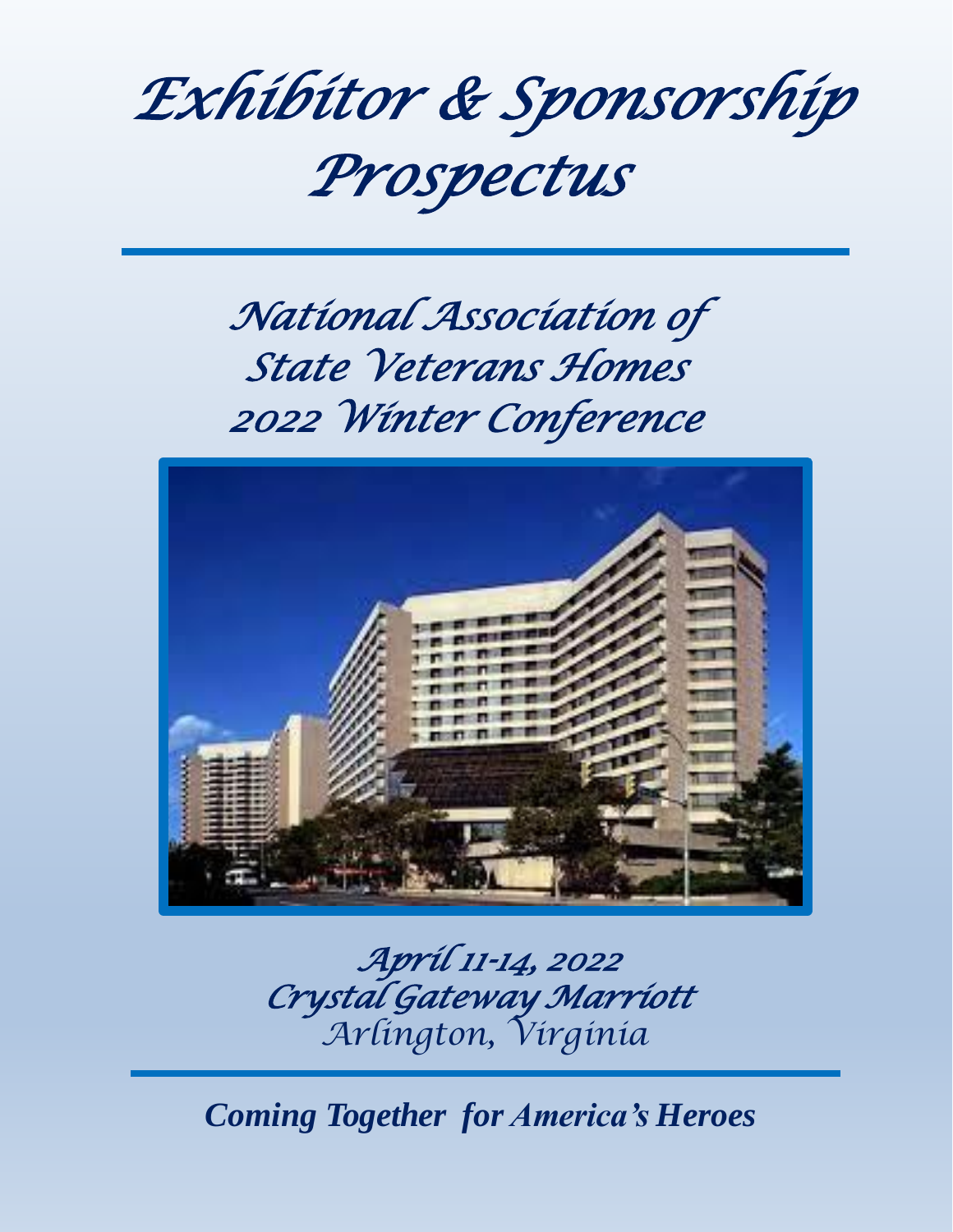## **2022 NASVH Winter Conference**

## **April 11-14, 2022**

NASVH Members will meet in Arlington to educate their Legislators on issues that face our State Veterans Homes throughout the United States

This conference consists of one day of Executive Meetings, two days of Educational Sessions and one day on The Hill. Members attending are the buying power to your products! Attendees are Directors, Home Administrators, Chief Financial Officers, Directors of Nursing and Key Executive Staff.

We are offering a few Conference Sponsorship Opportunities along with table space in the trade show. As you know exhibiting delivers a valuable opportunity to connect with members of NASVH who seek products, resources and information relevant to The State Veterans Homes and Caring for America's Heroes

Each package includes Registration for two (2) Company Representatives, & Table space in the trade show

*Trade Show Hours (tentative & subject to change)*  Set Up – Monday 12:00pm – 3:00 pm Monday - 5:00 pm – 7:00 pm during the President's Reception Tuesday 11:30 – 5 pm Wednesday – 11:30 – 5 pm

### *Evening Events*

Sunday ~ Networking Suite Monday ~ President's Reception & Networking Suite Tuesday ~ Networking Suite Wednesday – Networking Suite Thursday ~ Networking Suite

### *Social & Networking Events*

As a sponsor or exhibitor, you are invited to the social events during the conference. Please enjoy the sessions, food, and most of all the networking opportunities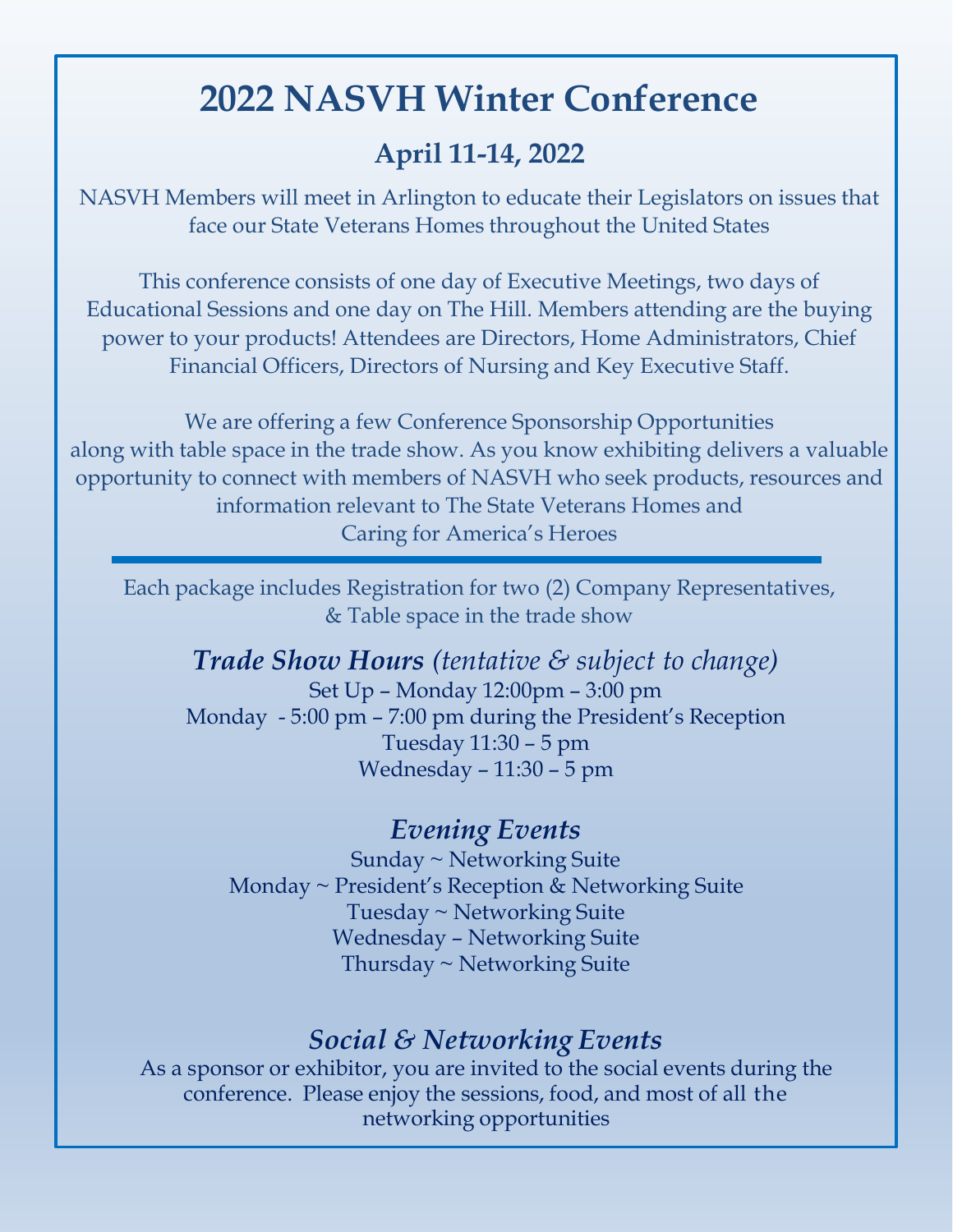#### **Sponsorship Packages Available**

**Exhibit Space** in the trade show to include – one six foot table, logo in the conference program and two company representative badges  $$2,000$ 

**All Day Beverage Service:** (Four available – Monday, Tuesday, Wednesday & Thursday) sponsorship of one day of coffee/beverage service during our sessions, your company publically recognized and a half page ad in the conference program  $$3,500$ 

**Conference Program:** Sponsorship of the Conference Program with your logo on the front cover, your company publically recognized and a full page ad in the conference program \$5,000

**Registration:** Sponsorship of the Registration Materials, your company publically recognized and your logo on the registration signage along with, Logo on the Registration Bags and a half page ad in the conference program  $$5,000$ 

**Networking Suite:** (four available – Sunday, Monday, Tuesday & Wednesday) Sponsorship of one Networking Suite, your company publically recognized and a half page ad in the conference program \$7,500

**Audio/Visual:** Sponsorship of the conference audio services, your company logo on the screen during session breaks, your logo in the program and a full page ad in the program \$8,000

**Luncheon:** (two available – Tuesday & Thursday) Sponsorship of one Luncheon, Podium time at the luncheon, Premium exhibit space, your company publically recognized and a full page ad in the conference program  $$10,000$ 

**President's Reception:** (Monday evening) Sponsorship of the reception, podium time at the reception, Premium exhibit space, your company publically recognized and a full page ad in the conference program  $$10,000$ 

**Conference Sponsor:** Sponsorship of the overall 2022 NASVH Winter Conference to include a one hour speaking opportunity, Premium exhibit space with six foot table, public recognition, signage, your company logo on all printed materials, full page ad in the conference program  $$20,000$ 

**\*\* Additional Company Representatives** are to register with our Conference Director with a nonmember rate of \$500.00 per person

**Companies who are sponsors at both our Summer and Winter Conferences will also receive logos with company link attached on our NASVH Website**

**All exhibitors will receive a pre-conference list 10 days prior to the conference on March 1, 2022**

#### *HOTEL INFORMATION*

Company Representatives are encouraged to stay at Crystal Gateway Marriott, Arlington, Virginia The cost is **\$199.00** per night, per person, plus tax In room high speed Internet is included in your room stay Hotel rate is offered three (3) days pre and post for you to enjoy your stay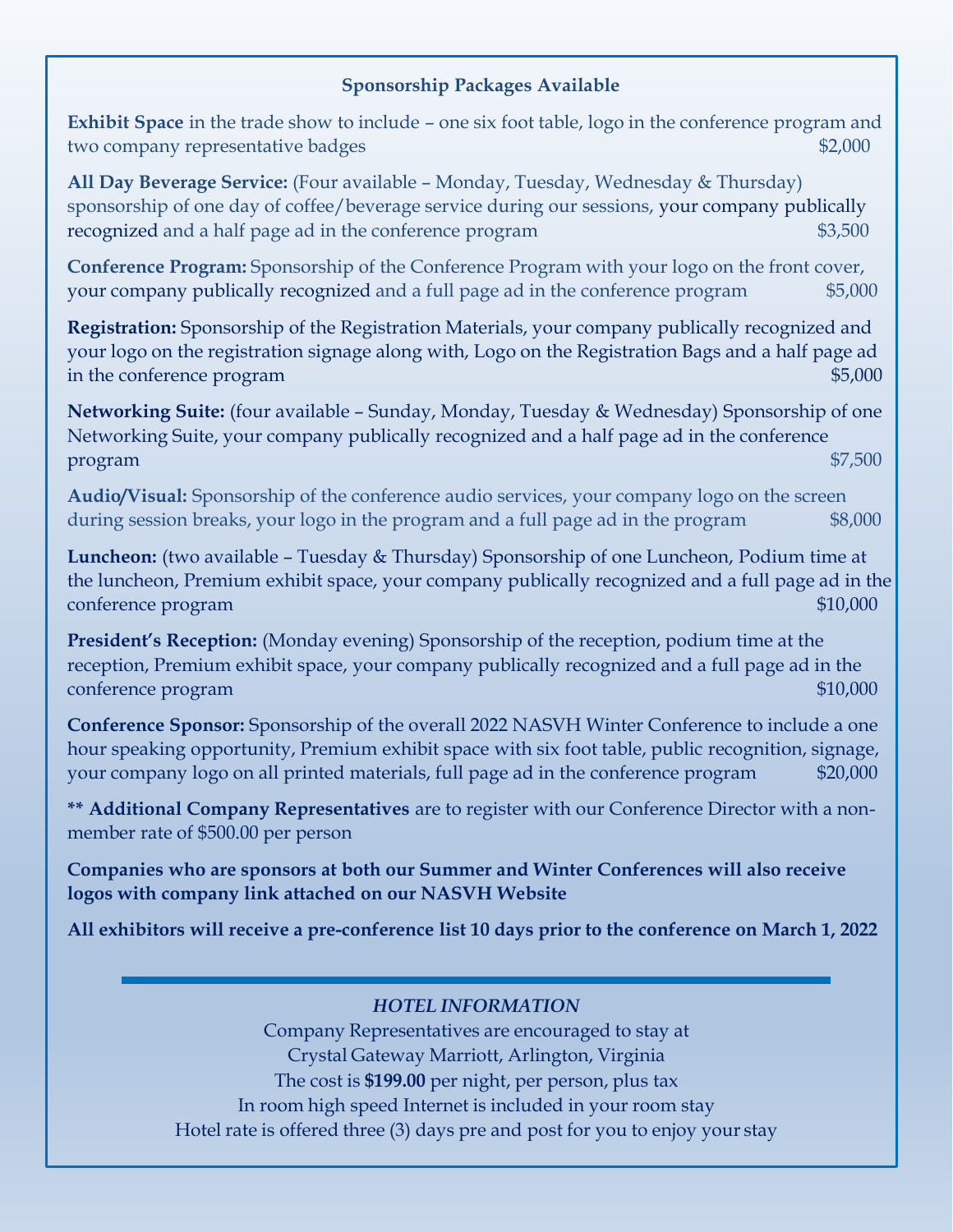| <b>Registration Form</b>                                                                                                 |  |                                                                                                                                                                                                                         |               |  |
|--------------------------------------------------------------------------------------------------------------------------|--|-------------------------------------------------------------------------------------------------------------------------------------------------------------------------------------------------------------------------|---------------|--|
| Sponsorships are first come first serve basis, so register early $\sim$<br><b>Registration deadline is March 1, 2022</b> |  |                                                                                                                                                                                                                         |               |  |
| <b>COMPANY NAME</b>                                                                                                      |  |                                                                                                                                                                                                                         |               |  |
| <b>ADDRESS</b>                                                                                                           |  |                                                                                                                                                                                                                         |               |  |
| <b>ADDRESS</b>                                                                                                           |  |                                                                                                                                                                                                                         |               |  |
| <b>AUTHORISED</b><br><b>REPRESENTATIVE</b>                                                                               |  |                                                                                                                                                                                                                         |               |  |
| <b>PHONE</b>                                                                                                             |  |                                                                                                                                                                                                                         |               |  |
| <b>EMAIL</b>                                                                                                             |  |                                                                                                                                                                                                                         |               |  |
| <b>CHECK</b><br><b>PACKAGE</b>                                                                                           |  | <b>PACKAGE SELECTED</b>                                                                                                                                                                                                 | <b>AMOUNT</b> |  |
|                                                                                                                          |  | <b>EXHIBIT SPACE - TABLE SPACE IN TRADE SHOW</b>                                                                                                                                                                        | \$2,000.00    |  |
|                                                                                                                          |  | ALL DAY BEVERAGE SERVICE (4 AVAILABLE)<br>MONDAY, TUESDAY, WEDNESDAY & THURSDAY                                                                                                                                         | \$3,500.00    |  |
|                                                                                                                          |  | <b>CONFERENCE PROGRAM</b>                                                                                                                                                                                               | \$5,000.00    |  |
|                                                                                                                          |  | <b>REGISTRATION</b>                                                                                                                                                                                                     | \$5,000.00    |  |
|                                                                                                                          |  | NETWORKING SUITE (4 AVAILABLE)<br>SUNDAY, MONDAY, TUESDAY & WEDNESDAY                                                                                                                                                   | \$7,500.00    |  |
|                                                                                                                          |  | <b>LUNCHEON (2 AVAILABLE)</b><br><b>TUESDAY &amp; THURSDAY</b>                                                                                                                                                          | \$10,000.00   |  |
|                                                                                                                          |  | PRESIDENT'S RECEPTION                                                                                                                                                                                                   | \$10,000.00   |  |
|                                                                                                                          |  | <b>CONFERENCE SPONSOR</b>                                                                                                                                                                                               | \$20,000.00   |  |
| ADDITIONAL REPRESENTATIVES \$500.00<br>PER PERSON                                                                        |  |                                                                                                                                                                                                                         |               |  |
|                                                                                                                          |  | <b>TOTAL</b>                                                                                                                                                                                                            |               |  |
|                                                                                                                          |  | Make checks payable to and remit as listed below - no credit cards excepted<br><b>National Association of State Veterans Homes</b><br><b>Lisa Donor Conference Director</b><br>P.O. Box 365<br>Charlotte Hall, MD 20622 |               |  |
|                                                                                                                          |  | Phone 202-365-9349<br>Email ljdonor01@gmail.com                                                                                                                                                                         |               |  |